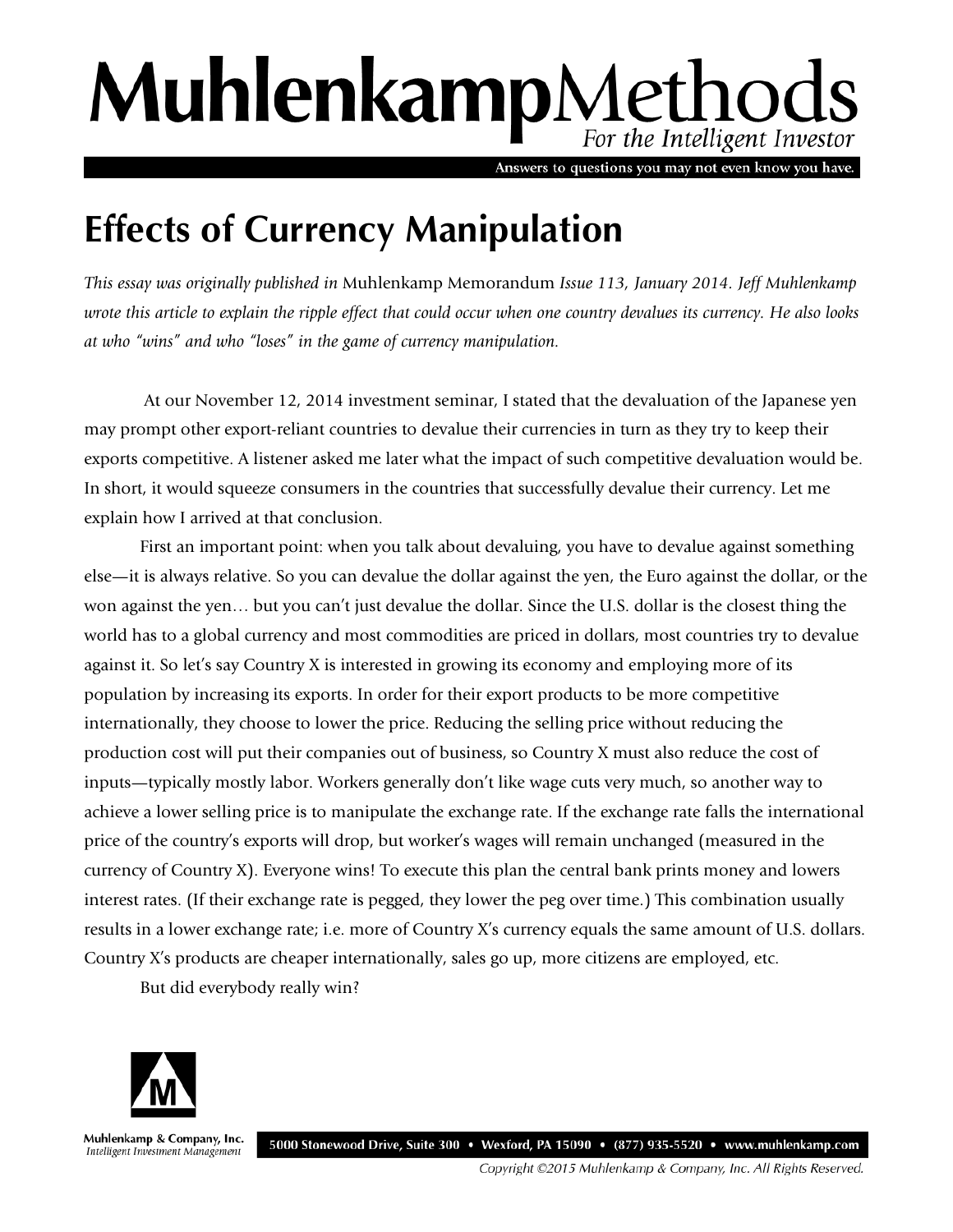No. Because the exchange rate declined, anything County X imports is more expensive than it had been. Devaluing Country X's currency benefits the exporter (a business with employees) and hurts the importer (another business with employees), along with anyone in Country X who buys imported goods. What really became cheaper from an international perspective is the cost of labor in Country X. Since Country X's labor got cheaper, there is more demand for it and employment goes up. Who benefitted? Consumers outside Country X that buy Country X products at a lower price and newly hired employees inside Country X. Who paid the price? Country X's workers who received less compensation for their labor than they otherwise would have, Country X consumers who pay more for imported goods, and the workers outside Country X who lost their job to cheaper labor in Country X. Everyone can't win, there are always those who benefit and those who are hurt. There is no free lunch.

Growth through exports aided by a cheap currency is called mercantilism. Mercantilism has been tried by a lot of countries, often with a fair degree of success in the short- to medium-term. Japan did it coming out of World War II. You could buy cheap Japanese cars in the U.S. in the '70s because Japanese workers and engineers worked cheaper than their American counterparts, and the exchange rate was a big part of that. China has done it for the last 20 years: they pegged their currency at an artificially low level, so their products were cheap, and cheap Chinese labor attracted a lot of industry to their shores starting with the really labor-intensive stuff like making clothing and assembling electronics.

This method of growth requires at least the tacit cooperation of the foreign trading partners. Generally, after a time, mercantilism reaches its limit and other means of growth are necessary. Notice that the Japanese yen in the 1970s traded at 300yen/dollar; now, it is about 110yen/dollar. Depreciation against the dollar gave way to appreciation against the dollar. The Chinese renminbi is similar. You may recall during the 2008-09 recession there were loud calls in America for China to quit manipulating its currency and allow it to appreciate. America became more interested in the welfare of its exporting workers than its importing consumers and tolerance for a cheap renminbi declined.

Today, Japan is very interested in devaluing its currency against all other world currencies and is printing money at a fantastic rate to do that. Their goal is to spur economic growth through exports. Their problem is they import most of their raw materials and energy. Their exporting companies will benefit, but their consumers will see costs go up. There is both a benefit, and a cost—you never get one without the other.

There are several other countries whose governments are interested in economic growth via exports, including Korea, China, and Germany. Highly engineered German and Korean capital goods compete directly with Japanese capital goods. As Japanese products get cheaper, they should sell more of



Muhlenkamp & Company, Inc. Intelligent Investment Management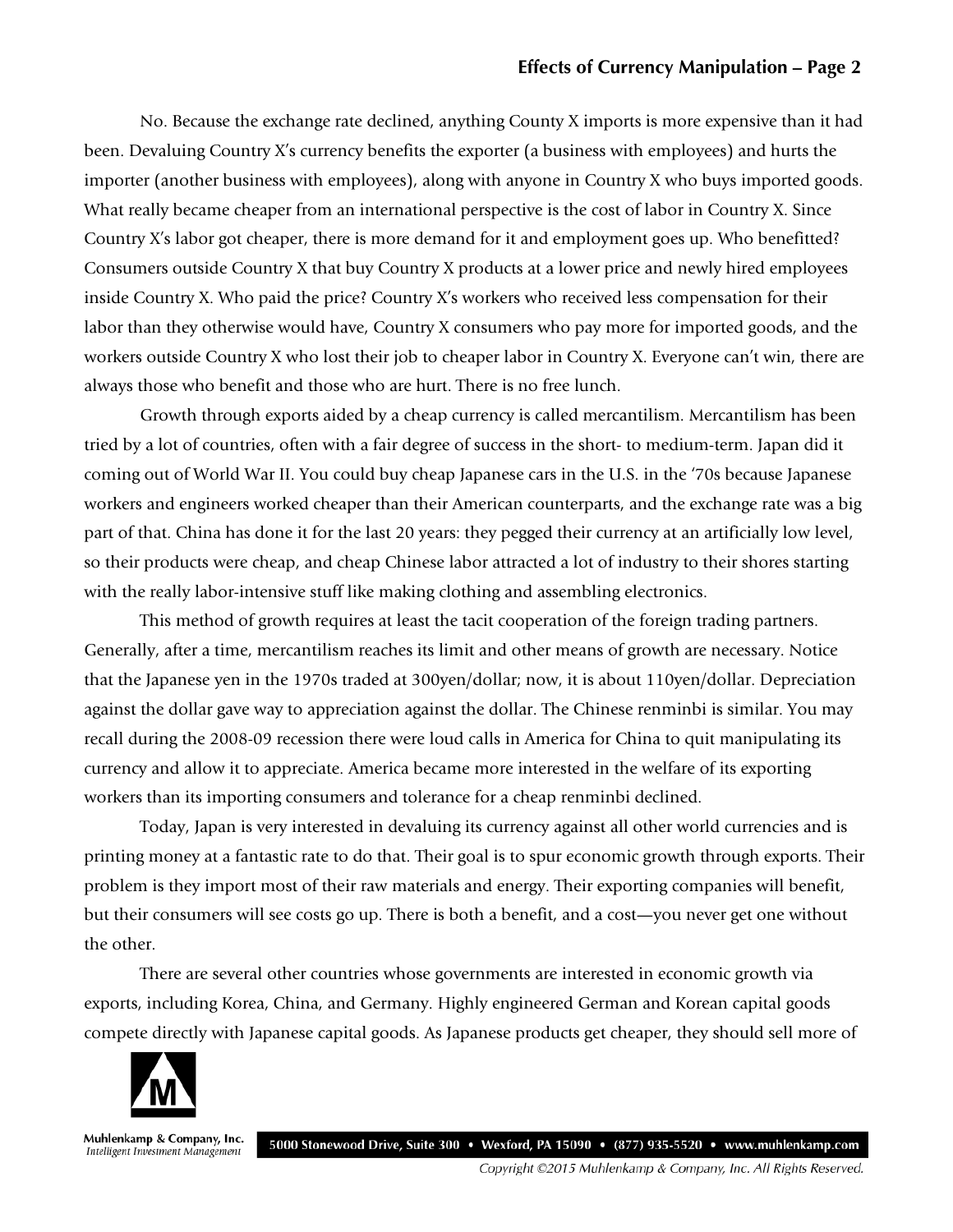them—at the expense of their global competitors. Those competitors may decide to fight back, in part, by printing money and lowering their interest rates; i.e. devalue their currency! (against the dollar). Now you have multiple countries simultaneously trying to devalue their currencies in order to maintain market share in their export markets and thus keep their citizens employed.

Why is that so bad?

Remember that Country X's worker was hurt as he received lower compensation than he otherwise would have. Country X's consumer of imported goods was also hurt as import prices rose. Often, currency devaluations are accompanied by domestic inflation (which is a stated goal of Japan's central bank). Inflation hurts the saver and benefits the borrower. Sum that all up and what do we get?

If Japan, Korea, Europe, and China simultaneously try to devalue their currencies it only has a hope of working if the U.S. doesn't join in. (The U.S. must tacitly allow them to devalue against the dollar.) This implies a strong dollar and lower commodity prices (measured in dollars).

• Who benefits? The only clear beneficiary is the U.S. consumer of imported goods. Japanese, Korean, European, and Chinese exporters don't gain market share, they only succeed in holding what they had. If there is inflation in Japan, Korea, Europe, and China, it will benefit entities that borrowed in those currencies.

• Who loses? Japanese, Korean, European, and Korean consumers of imported goods. All of those countries are big energy importers, so all of their consumers pretty much lose. (For example, the price of crude oil has recently dropped by 45%, from \$110 per barrel to \$60 per barrel. Since oil is still priced in dollars it has benefited the U.S. consumer, but the Japanese consumer has seen no benefit because the yen has been devalued relative to that same dollar.) Their export workers lose. To the extent they have domestic inflation, all of their savers lose.

• Any foreign entity that borrowed in dollars, but whose income is in a foreign currency, will find it increasingly difficult to make their interest payments; expect defaults. And, of course, one man's debt is another man's bond, so the holders of those bonds lose.

• The drop in commodity prices due to the strong dollar makes it more difficult for the Bank of Japan and the European Central Bank to achieve their stated goals of 2% inflation.

What happens if the United States tries to prevent other currencies from devaluing against the dollar and lowers interest rates and prints money like everybody else? Then, the only beneficiaries are the debtors, as their debts will be denominated in increasingly worthless paper. All savers lose, all consumers lose, and most workers lose. Since the biggest debtors are governments, they win—at the expense of their citizens.



Muhlenkamp & Company, Inc. Intelligent Investment Management

5000 Stonewood Drive, Suite 300 • Wexford, PA 15090 • (877) 935-5520 • www.muhlenkamp.com

Copyright ©2015 Muhlenkamp & Company, Inc. All Rights Reserved.